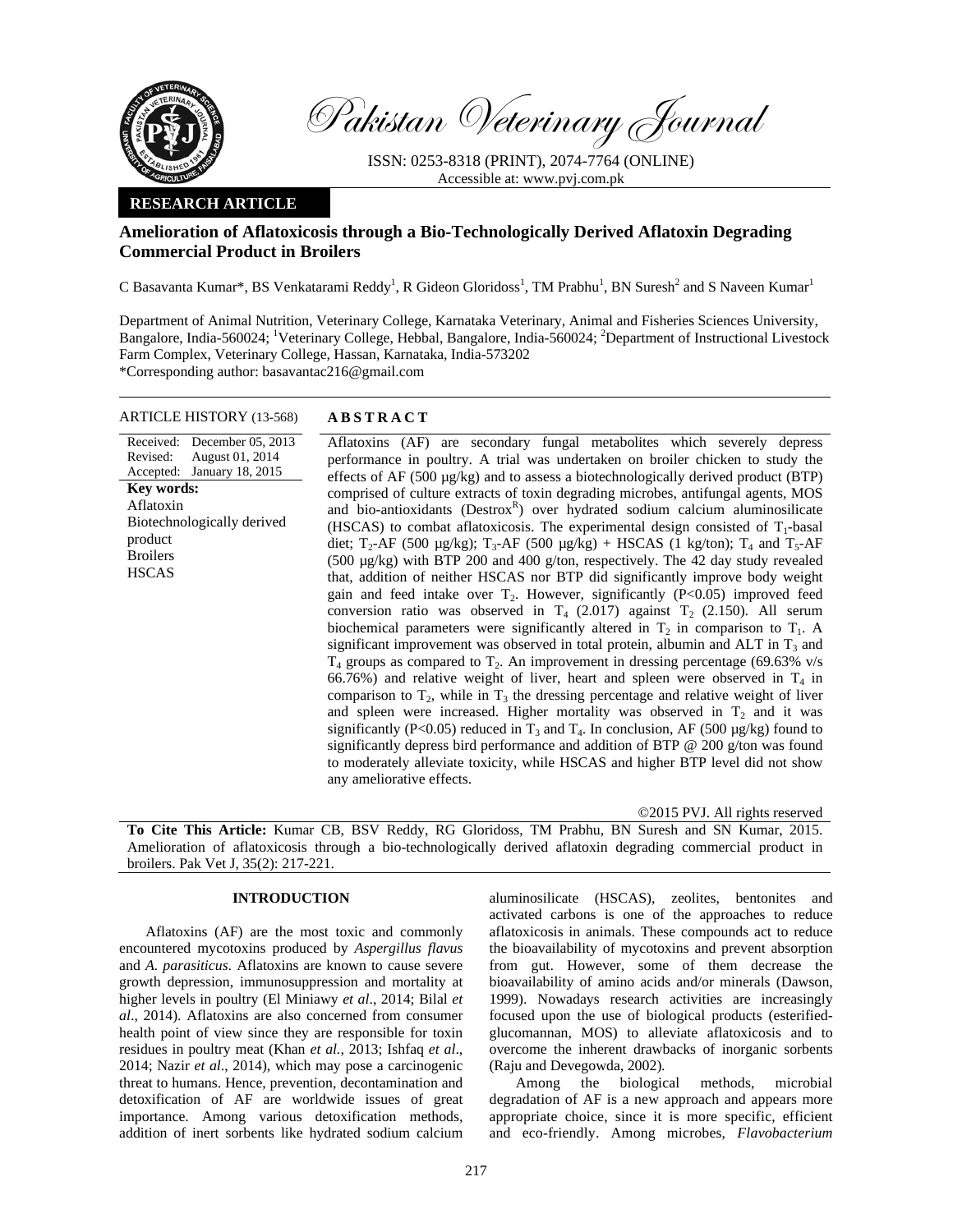*aurantiacum* NRRL B-184 (Smiley and Draughon*,* 2000), *Mycobacterium fluoranthenivorans sp.* Nov. DSM44556T (Teniola *et al*., 2005), *Stenotrophomonas maltophila* (Guan *et al*., 2008) and *Mycobacterium segmentis* (Laplikar *et al.,* 2012) are found to biodegrade AF at *in vitro* conditions. A biotechnologically derived product (BTP) commercially available as Destrox<sup>R</sup> (M/s Animal Biotech Pvt. Ltd., Bangalore, India) and containing culture extracts of toxin degrading microbes, antifungal agents, mannanoligo-saccharides (MOS), and bio-antioxidants, was tested *in vitro* and found to have a considerable toxin degrading/ binding ability (50.00 to 84.38%) and further *in vivo* broiler study with 250 µg/kg AF revealed numerical improvement in broiler performance with 200 g/ton of BTP (Kumar *et al*., 2015). In continuation, this study was undertaken to study the effects of moderately high levels (500 µg/kg) AF and to comparatively evaluate BTP and HSCAS to overcome the toxicity in broiler chicken.

#### **MATERIALS AND METHODS**

**Production and quantification of toxin:** Aflatoxin was produced using *Aspergillus parasiticus var globosus*  MTCC-411 as per the method of Shotwell *et al.* (1966). The fermented cultures were harvested  $(6<sup>th</sup> \, day)$ , autoclaved, oven dried, pulverized and AF was extracted (Romer, 1975) and quantified by TLC (Anonymous, 1995). The culture material had a total aflatoxin content of 277.31 mg/kg ( $B_1$  63.12;  $B_2$  4.73;  $G_1$  31.56 and  $G_2$  0.59 per cent), which was used to derive experimental diets to contain total AF of 500 µg/kg of feed.

**Mycotoxin binding agents:** The BTP used was a commercial product ( $Destrox<sup>R</sup>$ ) from M/s Animal Biotech Pvt. Ltd., Bangalore, India and contained culture extracts of toxin degrading microbes, antifungal agents, MOS and bio-antioxidants. HSCAS was procured from a commercial supplier from Hyderabad, India.

**Experimental design:** One hundred fifty day-old straight run commercial broiler chicks were wing banded and allotted randomly to fifteen homogenous groups of ten chicks each. Each treatment was randomly assigned to three groups and all the chicks were reared on battery cages under uniform management practices throughout the experiment and vaccinated for New Castle Disease and Infectious Bursal Disease. A practical type broiler diet (Table 1) was prepared to serve as control  $(T_1)$ . Four test diets were prepared by incorporating AF and toxin binders to the control diet  $viz.$ ,  $T_2$ -AF (500  $\mu$ g/kg; toxin control),  $T_3$ -AF (500 µg/kg) + HSCAS 1 kg/ton,  $T_4$ -AF (500 µg/kg) + BTP 200 g/ton and  $T_5$ -AF (500  $\mu$ g/kg) + BTP 400 g/ton. Each of such diets prepared for starter (0-21 days) and finisher phase (22-42 days) were offered in mash form.

**Parameters studied:** The feed intake of chicks in each replicate was recorded daily and the BW of individual bird was recorded at weekly interval. The mortality of the bird was recorded as and when occurred. Mortality corrected feed conversion ratio was calculated as unit feed intake to the unit body weight gain.

At the end of the trial  $(42<sup>nd</sup> day)$ , two birds from each replicate were randomly selected, starved for 12 hours with the provision of water *ad lib* and sacrificed by cervical dislocation. The dressing percentage was calculated as the per cent of carcass weight obtained after removing the feathers, neck, legs and internal viscera to its live body weight. The weight of the giblet organs *viz.,*  heart without pericardium, liver without gall bladder, gizzard without food contents and spleen were recorded and expressed as the percentage of pre-slaughter BW (g/ 100 g).

Blood was collected from randomly selected birds (2 birds per replicate) on 42<sup>nd</sup> day of age. Serum was collected after 8 to 10 hours as per the standard procedures and was stored at  $-20^0$  C for subsequent analysis. The individual serum samples were analyzed for total proteins, albumin, total cholesterol, ALT and AST using an automatic analyzer. The data generated were analyzed statistically using GLM procedure of SAS and the Tukeys studentized range test was used to detect differences (P<0.05) among different treatment means.

#### **RESULTS**

The body weight gains (BWG; Table 2) of birds under different treatments were significantly  $(P<0.05)$ different during both the phases. At pre-starter phase, there was a significant  $(P<0.05)$  reduction in BWG in toxin control  $(T_2)$  by 27.99 and 19.53% at pre-starter and finisher phases, respectively. Addition of either HSCAS or BTP failed to significantly (P<0.05) improve BWG. However, the performance of  $T_4$  although failed to significantly separate from  $T_2$ , was numerically higher (7.60 & 3.32%) during both the phases. However, during finisher phase there was a numerical reduction in BWG with higher level of BTP. The phase wise and cumulative feed intake under different treatments (Table 2) found to be significantly  $(P<0.05)$  affected by the treatments. In both phases the feed intake was significantly  $(P<0.05)$ reduced by 500 µg/kg of AF. However, in the treatments with added HSCAS or BTP, there was no significant improvement in the feed intake. In the feed conversion ratio (FCR), during starter phase as one could expect, the FCR was significantly (P<0.05) better in  $T_1$  over rest of the treatments. In contrast, during the finisher phase a significantly (P<0.05) better FCR was observed in  $T_4$  and  $T_{1}$ .

In serum biochemical profiles (Table 3), the total protein (TP) significantly (P<0.05) decreased by 54.3% in  $T_2$  as compared to control and with addition of BTP  $@$ 400 g/ton a significant (P<0.05) improvement equivalent to control was observed. Addition of BTP @ 200 g/ton significantly (P<0.05) improved TP over  $T_2$  by 48.68% and addition of HSCAS numerically improved by 23.75% but both treatments still incomparable to control. The serum albumin was significantly (P<0.05) reduced in  $T_2$  in comparison to  $T_1$  and in the treatments  $T_3$  and  $T_5$ significant (P<0.05) improvement over  $T_2$  was evident. The ALT and AST, were significantly  $(P<0.05)$  increased in  $T_2$  and further a significant (P<0.05) reduction of ALT and a numerical reduction of AST was evident in the  $T_4$ when compared to  $T_2$ , however was not comparable to control. On contrary, AST and ALT levels in  $T_3$  and  $T_5$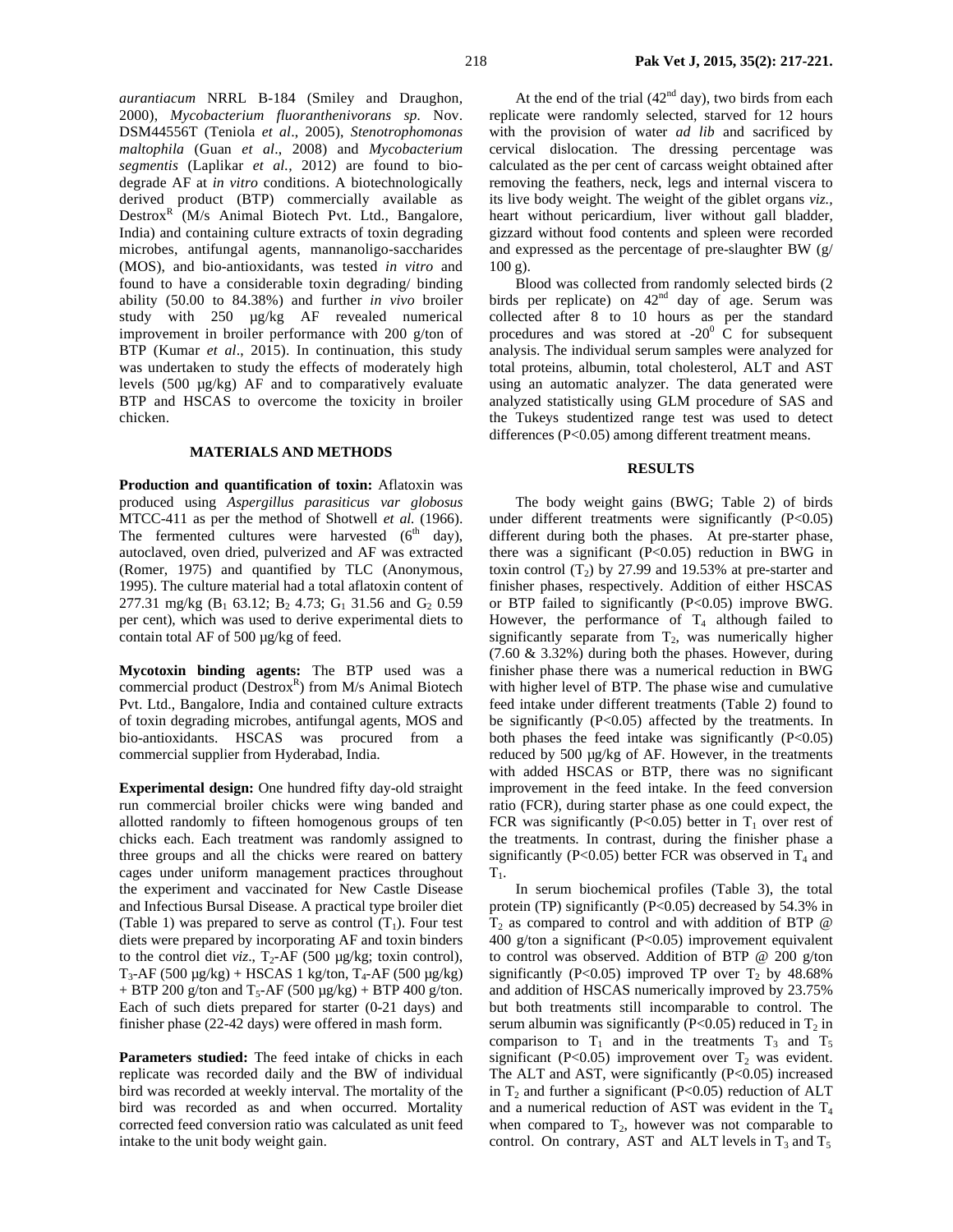| Sie is my calcule and chemical composition of the control dict<br>Ingredient (Kg/ton) | Starter diet | Finisher diet |  |  |  |  |
|---------------------------------------------------------------------------------------|--------------|---------------|--|--|--|--|
| Maize                                                                                 | 525.00       | 600.00        |  |  |  |  |
| Rice polish                                                                           | 58.80        | 32.80         |  |  |  |  |
| Soya extractions                                                                      | 269.00       | 240.00        |  |  |  |  |
| Ground nut extractions                                                                | 80.00        | 60.00         |  |  |  |  |
| Sun flower extractions                                                                | 30.00        | 30.00         |  |  |  |  |
| Dicalcium phosphate                                                                   | 20.50        | 20.50         |  |  |  |  |
| Calcite powder                                                                        | 12.25        | 12.25         |  |  |  |  |
| <b>Salt</b>                                                                           | 3.50         | 3.50          |  |  |  |  |
| Trace mineral premix <sup>1</sup>                                                     | 0.95         | 0.95          |  |  |  |  |
| Total                                                                                 | 1000.00      | 1000.00       |  |  |  |  |
| Additives (Kg/ton)                                                                    |              |               |  |  |  |  |
| Breevit <sup>2</sup>                                                                  | 0.75         | 0.75          |  |  |  |  |
| Digitsim <sup>3</sup>                                                                 | 0.75         | 0.75          |  |  |  |  |
| DL-Methionine                                                                         | 1.65         | 1.65          |  |  |  |  |
| Lysine                                                                                | 0.80         | 0.80          |  |  |  |  |
| Aaviax <sup>4</sup>                                                                   | 0.50         | 0.50          |  |  |  |  |
| Lipocare <sup>5</sup>                                                                 | 1.00         | 1.00          |  |  |  |  |
| Doxymix <sup>6</sup>                                                                  | 0.03         | 0.03          |  |  |  |  |
| Tylomix <sup>7</sup>                                                                  | 0.40         | 0.40          |  |  |  |  |
| Analyzed composition of the basal diet (%)                                            |              |               |  |  |  |  |
| Dry matter                                                                            | 90.79        | 90.50         |  |  |  |  |
| Crude protein                                                                         | 22.01        | 20.03         |  |  |  |  |
| Ether extract                                                                         | 3.32         | 2.98          |  |  |  |  |
| Crude fiber                                                                           | 6.27         | 5.84          |  |  |  |  |
| Total ash                                                                             | 8.86         | 7.70          |  |  |  |  |
| Nitrogen free extractives                                                             | 59.54        | 63.45         |  |  |  |  |

1 Fe-90000 ppm, I-2000 ppm, Cu-15000 ppm, Mn–90000 ppm, Zn-80000 ppm, Se-300 ppm; <sup>2</sup>Contained per Kg: Vit A-20 mIU, D<sub>3</sub>-4.0, E-60.0 g, C-100 g, B<sub>1</sub>-4.0 g, B<sub>2</sub>-20.0 g, B<sub>6</sub>-6.0 g, B<sub>12</sub>-0.03 g, Niacin-60.0 g, Calcium-D-Pantothenate 30.0 g, Biotin-0.20 g, Folic Acid- 4.0 g and Vit-K-8.0 g; <sup>3</sup>Herbal Liver stimulant; <sup>4</sup>Semduramicin 5%; <sup>5</sup>Lecithin derived choline along with specific enzymes; <sup>6</sup>Doxycycline 99%; <sup>7</sup>Tylosin phosphate 10%.

were non-significant from  $T_2$ . The serum cholesterol levels were significantly (P<0.05) reduced in  $T_2$  and nevertheless addition of neither HSCAS nor BTP was effective in correcting the hypocholestremia.

In dressing percentage (Table 4), with the addition of AF in  $T_2$ , a significant (P<0.05) reduction in was evident. Addition of either HSCAS or BTP @ 200 g/ton significantly (P<0.05) improved dressing percentage in comparison to  $T_2$  however, the improvement was not comparable to the best observed in  $T_1$ . The relative weight of liver, kidney, heart and spleen were significantly (P<0.05) different whereas, gizzard weight was similar among the treatments. The relative liver weight significantly (P<0.05) increased in  $T_2$  by 96.41%, and in  $T_3$  and  $T_4$  there was a significant (P<0.05) improvement in comparison to  $T_2$  respectively, by 15.38 and 11.83%, yet the improvement was not equivalent to control. A similar trend was observed in relative weight of heart among the treatments. Whereas, in relative weight of kidney, the trend was slightly different in that, among toxin fed groups it was only  $T_3$  which significantly (P<0.05) equated to control in spite of failing to separate from rest of the AF fed treatments. The relative size of the spleen was significantly (P<0.05) reduced with the addition of AF  $(T_2)$  by 33.33% as an indication of the immunesuppressive effect of AF. Addition of either HSCAS or BTP significantly  $(P<0.05)$  improved the relative weight of spleen by 42.31, 64.62 and 65.38% in  $T_3$ ,  $T_4$  and  $T_5$ , respectively over the least observed in  $T_2$ .

The mortality percentage was significantly  $(P<0.05)$ increased in  $T_2$  (33.3%) in comparison to control (6.7%), and was significantly (P<0.05) reduced in treatments  $T_3$ (20.0%) and  $T_4$  (20.0%). Although, the mortality in  $T_5$ (26.7%) was comparable to  $T_3$  and  $T_4$ , yet failed to separate from the  $T_2$ .

## **DISCUSSION**

The significant  $(P<0.05)$  growth depressing effect of 500 µg/kg of AF observed in this study is supported by studies of Girish and Devegowda (2006), Manegar *et al.* (2010) and Muhammed *et al.* (2012). The growth depression observed is obvious and is due to reduced protein synthesis (Yang *et al.,* 2012), reduced pancreatic enzyme secretion resulting in reduced nutrient assimilation (Marchioro *et al*., 2013) and as a consequence of reduced feed intake as observed in this study. Very similar to our previous study (Kumar *et al*., 2015), the relative ineffectiveness of HSCAS could be due to insufficient dosage as compared to other studies, where more than 5.0 kg was used (Girish and Devegowda, 2006; Zhao *et al*., 2012) and/or because of undesirable adsorptive property of HSCAS to minerals and amino acids (Dawson, 1999) which might have aggravated the existing toxicity by impairing the nutrient availability. The improved performance with BTP @ 200 g/ton of feed is supportive to our previous findings (Kumar *et al*., 2015) with low levels of AF (250 µg/kg). The trend observed in reduction of BWG with increased BTP dosage is similar to our previous findings with 250 µg/kg AF (Kumar *et al*., 2015). The reduction in feed intake due to AF is suggestive of appetite reduction due to impaired nutrient metabolism caused due to damaged liver (Yang *et al.,*  2012) and is well documented in other studies (Girish and Devegowda, 2006; and Muhammad *et al.*, 2012). The 500 µg/kg of AF, as observed in this study is also well known to impair the FCR in other previous studies as well (Manegar *et al.*, 2010; Abd El-Ghany and Hatem, 2013). The improved FCR with low levels of BTP appears to be due to low feed intake and numerically better BWG observed in this treatment  $(T_4)$ . In contrary, the poorest FCR observed in  $T_5$  is quite obvious in view of its effect on BWG and feed intake. The negative impact of 500 µg/kg AF on FCR could be due to sparing much of the nutrients towards detoxification process which otherwise supposed to be utilized for BWG and also due to damaged liver which impairs nutrient metabolism.

The findings of this study that 500  $\mu$ g/kg of AF significantly (P<0.05) decreases serum proteins is in accordance with the earlier reports of Manegar *et al.*  (2010) and Muhammed *et al.* (2012) and can be attributable to impaired amino acid transport, mRNA transcription and hence the inhibited protein synthesis and due to impaired hepatic tissue and anti oxidant system leading to increased liver apoptosis which obviously ends up with reduced liver protein synthesis (Yang *et al.,*  2012). The increase in serum levels of ALT and AST is justifiable due to the damage of hepatocytes caused by the AF which enhance the leakage of these enzymes from the hepatocytes to the blood stream. Muhammed *et al.* (2012) reported a significant increase in ALT and AST levels in AF fed birds very similar to findings of the present study. In contrast, Manegar *et al.* (2010) and Zhao *et al.* (2010) reported significant (P<0.05) reduction in AST and nonsignificant alteration in the ALT of birds fed 200-600 µg/kg and 1 mg/kg AF, respectively. Neither the HSCAS nor the BTP could ameliorate the altered AST and ALT, which is quite obvious since the AST and ALT are known to alter even with a very low level of AF (Kumar *et al*.,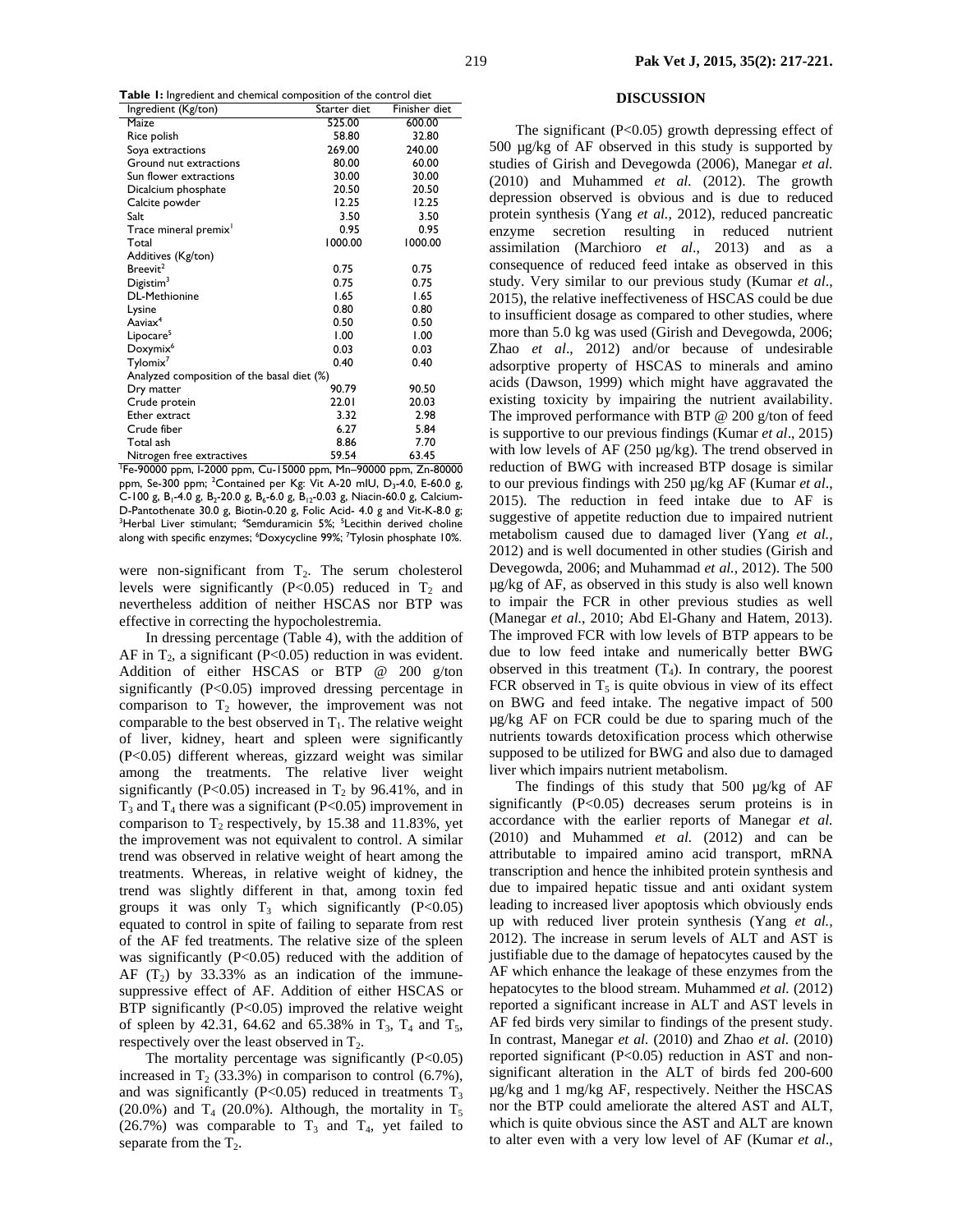**Table 2:** Phase wise and cumulative growth performance of broilers under different treatments

| Tr. No.    | Body weight gain (g/bird)*  |                                                 | Feed intake $(g/bird)*$ |                                                         | Feed efficiency (unit feed/unit gain)*        |                    |
|------------|-----------------------------|-------------------------------------------------|-------------------------|---------------------------------------------------------|-----------------------------------------------|--------------------|
|            | Starter                     | Finisher                                        | Starter                 | Finisher                                                | Starter                                       | Finisher           |
|            | 690.4 <sup>a</sup>          | 311 <sup>a</sup>                                | $1262$ <sup>a</sup>     | 2821 <sup>a</sup>                                       | .825 <sup>a</sup>                             | $2.171^a$          |
|            | 497.1 <sup>b</sup>          | 1055 <sup>b</sup>                               | 1008 <sup>b</sup>       | 2356 <sup>b</sup>                                       | .989b                                         | 2.255 <sup>b</sup> |
|            | 500.3 <sup>b</sup>          | 949.2 <sup>b</sup>                              | 969.0 <sup>b</sup>      | 2213 <sup>b</sup>                                       | l.942 <sup>b</sup>                            | 2.330 <sup>b</sup> |
|            | 534.9 <sup>b</sup>          | 1090 <sup>b</sup>                               | 1013 <sup>b</sup>       | 2302 <sup>b</sup>                                       | 905 <sup>b</sup> ،،                           | 2.166 <sup>a</sup> |
|            | 495.6 <sup>b</sup>          | 974.6 <sup>b</sup>                              | 1012 <sup>b</sup>       | $2276^b$                                                | 2.050 <sup>b</sup>                            | 2.337 <sup>b</sup> |
| SEM<br>_ _ | 16.62<br>- -- ---<br>$\sim$ | 44.6<br>$\cdot$ $\cdot$ $\cdot$ $\cdot$ $\cdot$ | 36.48                   | 13.2<br>$\cdot$ $ \cdot$ $ \cdot$<br>$\sim$<br>$\cdots$ | 0.046<br>$\cdots$<br>$\overline{\phantom{a}}$ | 0.030              |

 $T_1$ -Basal diet;  $T_2$ -AF (500 µg/kg); T<sub>3</sub>-AF (500 µg/kg) + HSCAS (1 kg/ton); T<sub>4</sub> and  $T_5$ -AF (500 µg/kg) with BTP 200 and 400 g/ton, respectively. \*Within a column, means bearing different superscript significantly (P<0.05) differ.

**Table 3:** Serum biochemical parameters of birds under different treatments at the end of 42-day trial

| Freatment  | Total Protein* (g/100ml) | Albumin* (g/100ml) | $ALT^* (IU/L)$     | $AST* (IU/L)$       | Cholesterol* (mg/dl) |
|------------|--------------------------|--------------------|--------------------|---------------------|----------------------|
|            | 4.615 <sup>a</sup>       | .915 <sup>a</sup>  | 16.47 <sup>c</sup> | 147.45 <sup>b</sup> | ا 35.1°،             |
|            | 2.105c                   | .150 <sup>c</sup>  | $38.55^a$          | 222.26 <sup>a</sup> | $118.3^a$            |
|            | $2.605^{bc}$             | $1.665^b$          | $44.45^a$          | $212.54^a$          | $117.4^a$            |
|            | $3.130^{b}$              | .135 <sup>c</sup>  | 33.71 <sup>b</sup> | 238.73 <sup>a</sup> | $17.4^a$             |
|            | $5.080$ <sup>a</sup>     | $1.605^b$          | $44.55^a$          | 230.72 <sup>a</sup> | $119.3^a$            |
| <b>SEM</b> | 0.240                    | 0.193              | 2.10               | 5.77                | 8.58                 |

 $T_1$ -Basal diet;  $T_2$ -AF (500 µg/kg); T<sub>3</sub>-AF (500 µg/kg) + HSCAS (1 kg/ton); T<sub>4</sub> and  $T_5$ -AF (500 µg/kg) with BTP 200 and 400 g/ton, respectively. \*Within a column, means bearing different superscript significantly (P<0.05) differ.

**Table 4:** Dressing percentage and relative weight (g/ 100 g live weight) of organs under different treatments

| $-0.70$    |                      |                    |                    |                    |                       |                    |  |
|------------|----------------------|--------------------|--------------------|--------------------|-----------------------|--------------------|--|
| Treatment  | Dressing percentage* | Liver*             | Kidnev*            | Heart*             | Gizzard <sup>NS</sup> | Spleen*            |  |
|            | 73.47ª               | 2.039c             | 0.738 <sup>b</sup> | 0.583 <sup>b</sup> | 2.732                 | $0.195^a$          |  |
|            | 66.76 <sup>c</sup>   | 4.005 <sup>a</sup> | .154 <sup>a</sup>  | $0.746^a$          | 2.787                 | $0.130^{b}$        |  |
|            | 69.84 <sup>b</sup>   | 3.381 <sup>b</sup> | $0.958^{ab}$       | $0.649^{ab}$       | 3.111                 | $0.185^{b}$        |  |
|            | 69.63 <sup>b</sup>   | 3.531 <sup>b</sup> | $1.054^a$          | 0.546 <sup>b</sup> | 2.794                 | 0.214 <sup>b</sup> |  |
|            | 67.22c               | 4.152 <sup>a</sup> | .216 <sup>a</sup>  | 0.566 <sup>b</sup> | 2.835                 | $0.215^{b}$        |  |
| <b>SEM</b> | 0.74                 | 0.124              | 0.088              | 0.045              | 0.078                 | 0.019              |  |
|            |                      |                    |                    |                    |                       |                    |  |

 $T_1$ -Basal diet;  $T_2$ -AF (500 µg/kg); T<sub>3</sub>-AF (500 µg/kg) + HSCAS (1 kg/ton); T<sub>4</sub> and T<sub>5</sub>-AF (500 µg/kg) with BTP 200 and 400 g/ton, respectively. \*Within a column, means bearing different superscript significantly (P<0.05) differ; NS- non-significant (P≥0.05).

2015), and probably a low amount of toxin may still prevail in the gut after the action of HSCAS/BTP, resulting in alteration in serum enzyme profile. The reduction in serum cholesterol observed herein is similar to other studies (Al-Jubory *et al*., 2001; Manegar *et al.*, 2010) where a reduction in cholesterol due to AF was reported as a result of limited biosynthesis due to damaged liver. The non-significant effect of HSCAS on the cholesterol is quite obvious since the used dosage was low as described previously.

The reduction in dressing percentage due to AF is perceptibly associated to the effect of aflatoxin on impairment of protein synthesis (Yang *et al.,* 2012) leading to decreased muscle mass production. The increased relative weight of liver observed is due to increased lipid deposits due to impaired fat metabolism and is well documented in other studies (Girish and Devegowda, 2006; Manegar *et al.,* 2010; Abd El-Ghany and Hatem, 2013). Addition of HSCAS or BTP @ 200 g/ton resulted in significant  $(P<0.05)$  reduction in liver weight in comparison to  $T_2$  yet could not equate to the control. However, high dosage of BTP was found to be of no use similar to our findings in previous study (Kumar *et al*., 2015). As regards relative weight of heart, a trend similar to relative weight of liver was observed. The relative weight of kidney was also significantly (P<0.05) increased due to nephrotoxic effect of AF. The significantly (P<0.05) reduced spleen relative weight with AF is indicative of its immunosuppressive role (Girish and Devegowda, 2006; Manegar *et al.,* 2010; Indresh *et al.,* 2013). Addition of either HSCAS or BTP significantly (P<0.05) increased the relative spleen size which shows immunomodulatory role of both these agents. A similar trend with 1 mg/kg AF on the relative weights of kidney,

spleen and gizzard was reported by Girish and Devegowda (2006) and addition of HSCAS and modified glucomannan was found to moderately improve these parameters.

The high mortality observed is attributed to combined effect of hepatotoxicity and necrosis leading to liver failure (Yang *et al.,* 2012) and immunosuppression resulting in increased susceptibility to diseases (Yunus *et al.,* 2009). The magnitude of mortality observed in this study is very close to the observation of Manegar *et al.*  (2010) and Bhaskar *et al.* (2003) who reported 21.66 and 23.33% mortality, respectively with 600 and 200 µg/kg AF. The mortality was moderately reduced with addition of either HSCAS or BTP which is a clear reflection of moderate ameliorating effect of both these agents on serum protein profile, relative weights of liver, heart, kidney and spleen ensuing in improved general health and immune status of birds. This shows a positive role of toxin binders HSCAS and BTP in prevention of mortality. The BTP at higher levels did not ameliorate the toxic effects of AF, for which the reason is unknown at this moment and needs further research, with graded levels of BTP (50 to 500 g/ton) with narrow increments of 50 grams.

**Conclusion:** The study revealed significant (P<0.05) effect of 500 µg/kg AF on various growth performance parameters in broiler chicken. Addition of neither HSCAS nor BTP did significantly improve body weight gain and feed intake. In contrast, addition of BTP @ 200 g/ton significantly (P<0.05) improved the FCR on par with that of control. Considering all the parameters, it can be concluded that BTP @ 200 g/ton is moderately effective